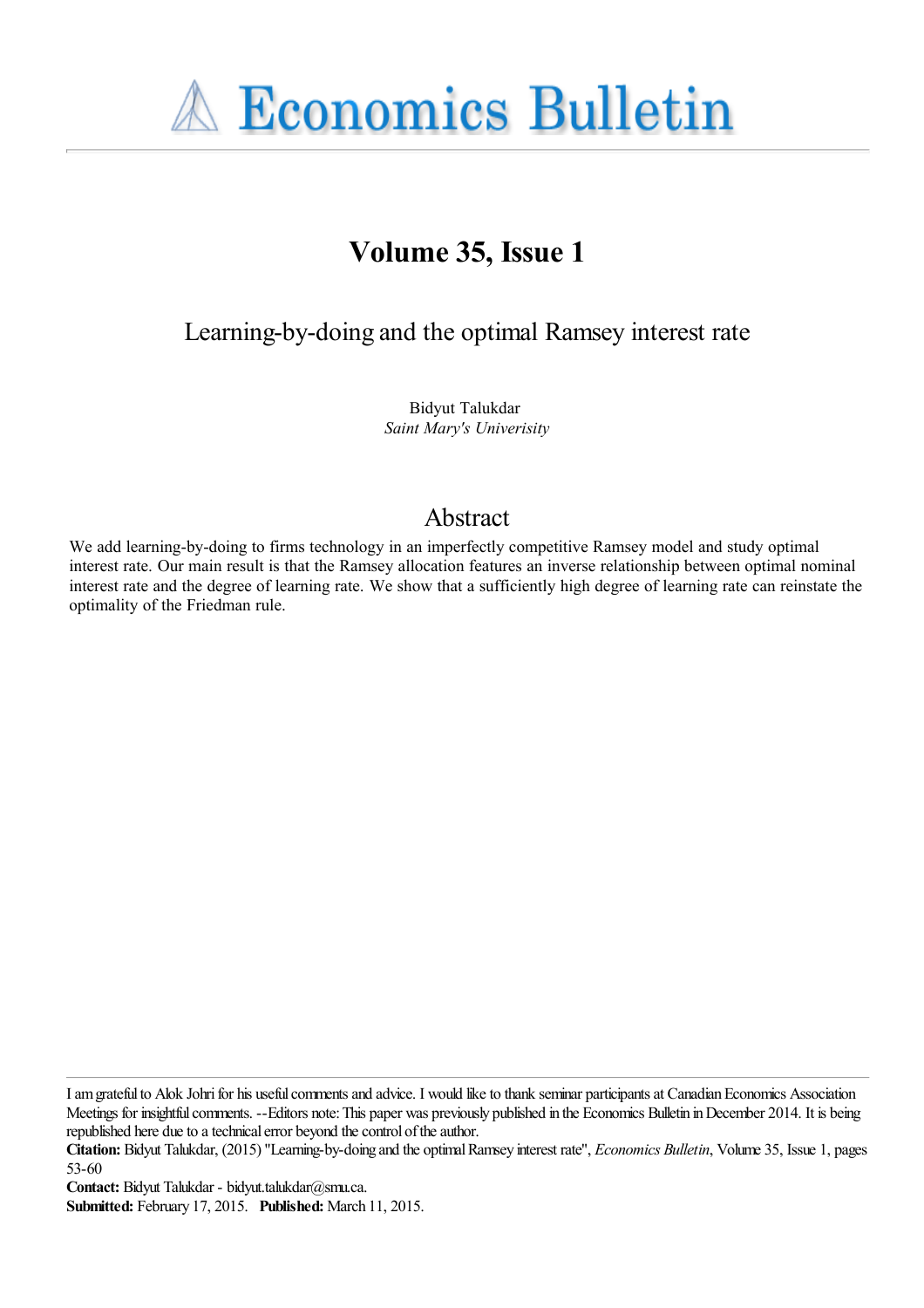# 1. Introduction

This paper studies the role of learning-by-doing (LBD) in determining the optimal nominal interest rate. To this end we supplement a canonical imperfectly competitive Ramsey model by embedding LBD mechanism to firms technology. As in Cooper and Johri (2002), learning occurs at firms which accumulate a knowledge based intangible capital, commonly known as organizational capital (OC), as a by-product of production. These firms operate in a market with monopolistic competition which gives them the power to choose prices. In this setting, the firms endogenously control the amount of learning (which in turn influences future productivity) by varying the markup of prices over marginal costs in order to maximize the present value of lifetime profits. Our main finding is that the optimal nominal interest rate falls with the degree of learning rate - the higher the rate of learning the lower the optimal interest rate. In the limit, a sufficient degree of learning rate can reinstate the optimality of the Friedman rule of zero nominal interest rate.

Our finding is consistent with the results in Schmitt-Grohé and Uribe (2004); Chugh (2006) and other imperfectly competitive Ramsey models. As first explained by Schmitt-Grohé and Uribe (2004), in imperfectly competitive Ramsey economies the interest rate indirectly taxes profit income and as a result the Friedman rule ceases to be optimal. Profit income represents payments to a fixed factor, producers' monopoly power, which the Ramsey planner would like to tax as heavily as possible because it would be non-distortionary. With confiscation of profits ruled out, the nominal interest rate acquires the auxiliary role of indirectly taxing profits. They also show that the optimal nominal interest rate is increasing in the degree of market power. All these standard imperfectly competitive Ramsey models have one feature in common - firms face a static profit maximization problem the solution of which gives rise to a constant markup of prices over costs. The firms profit maximization implies that the markup (market power) is fixed across time and state and is governed by a single parameter, namely the price elasticity of demand. However, monopolistic firms in our model face a dynamic profit maximization problem as a current price (markup) change by them not only affects their current revenue and profits, it also affects their stock of organizational capital, productivity, costs, and hence profits in all future periods. Therefore, firms choose their prices and output such that current marginal cost equals to the current marginal revenue *plus* the present discounted value of all future benefits, in terms of profit, caused by a marginal change in output. Essentially, the presence of learning-by-doing gives rise to a theory of endogenous markup determination at the firm level. The higher the learning rate, the higher the marginal future benefit caused by a marginal reduction of the current price, and hence the lower the optimal markup set by the firms. And in line with Schmitt-Grohé and Uribe (2004), the lower the markup the lower the optimal nominal interest rate.

The remainder of the paper is organized as follows. The next section presents and describes the model while section 3 discusses about parameterizations and functional forms. Section 4 analyzes the results and section 5 concludes.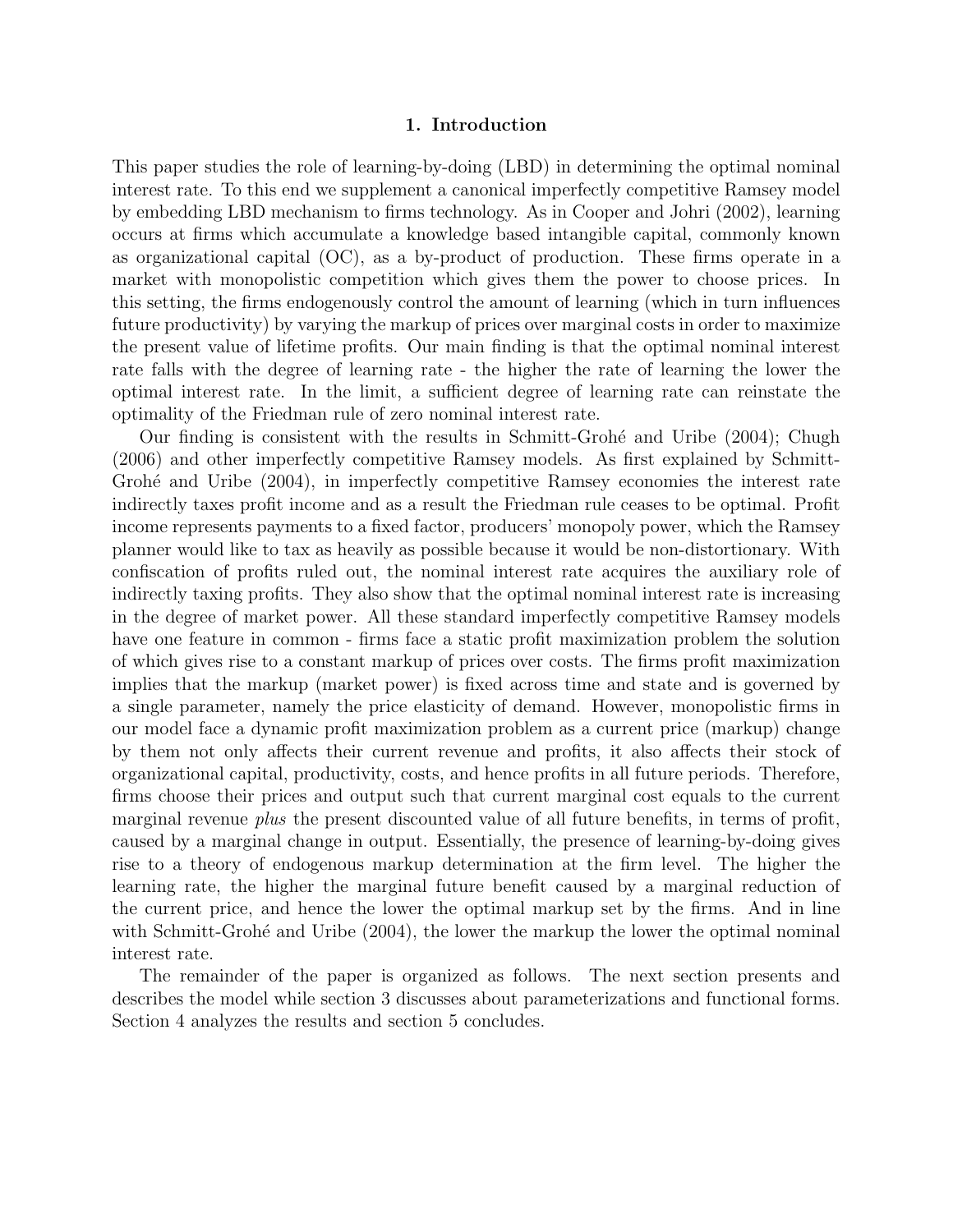#### 2. The model

# *2.1. Production: Final Goods and Intermediate Goods*

Final goods producers are perfectly-competitive convert a continuum of differentiated intermediate goods into final goods using the following CES technology  $y_t = \begin{bmatrix} \int_0^1 y_t \end{bmatrix}$  $\frac{\eta-1}{it^{\eta}}di\frac{\eta}{\eta-1}$ . The typical final good producer assembles intermediate good quantities  $y_{it}$  to maximize profits, resulting in the usual downward-sloping demand schedule:

$$
y_{it} = (p_{it}/p_t)^{-\eta} y_t,\tag{1}
$$

where  $p_t$  denotes the nominal price of the final good and  $p_{it}$  denotes the nominal price of the intermediate good i.

There is a continuum of intermediate goods producers, indexed by the letter  $i$ , operate in a monopolistically competitive economy. Each such producer uses organizational capital  $(OC)$ ,  $h_{it}$ , and labor services,  $n_{it}$  to produce a differentiated intermediate good  $y_{it}$  using the following production technology:

$$
y_{it} = z_t F[h_{it}, n_{it}] = z_t n_{it}^{\alpha} h_{it}^{\theta}
$$
\n
$$
(2)
$$

The technology differs from a standard neo-classical production function because the firm carries a stock of organizational capital which is an input in the production technology. Organizational capital refers to the information accumulated by the firm, through the process of past production, regarding how best to organize its production activities and deploy its inputs. As a result, the higher the level of organizational capital, the more productive the firm. Following Cooper and Johri (2002), who provide evidence on this specification, we assume that organizational capital is accumulated according to

$$
h_{i,t+1} = h_{it}^{\gamma} y_{it}^{\varepsilon},\tag{3}
$$

An important implication of the presence of LBD is that the pricing problem at the firm level becomes dynamic. The decision problem of the representative firm  $i$  is to choose the plans for  $n_{it}$ ,  $h_{it+1}$ , and  $p_{it}$  so as to maximize the present discounted value of life-time profits:

$$
\sum_{t=0}^{\infty} Q_t p_t \left\{ (p_{it}/p_t) y_{it} - w_t n_{it} \right\}
$$

subject to the law of motion for the stock of organizational capital and the demand function for good i, given in Eqs.  $(3)$  and  $(1)$ , respectively, and taking as given the aggregate demand  $y_t$ , the aggregate price level  $p_t$ , and the initial stock of OC,  $h_{t-1}$ . Here,  $Q_t$  denotes the consumer's stochastic discount factor, derived below, for risk-free assets.

Let  $p_t mc_{it}$  and  $p_t \psi_{it}$  be the lagrange multipliers associated with the constraints (1) and (3) respectively. Since all intermediate firms face the same wage rate, face the same downward sloping demand curves, and have access to the same production technology, we restrict our attention to a symmetric equilibrium and drop all the subscripts i. Then the first-order conditions of the firm's maximization problem with respect to labor, organizational capital,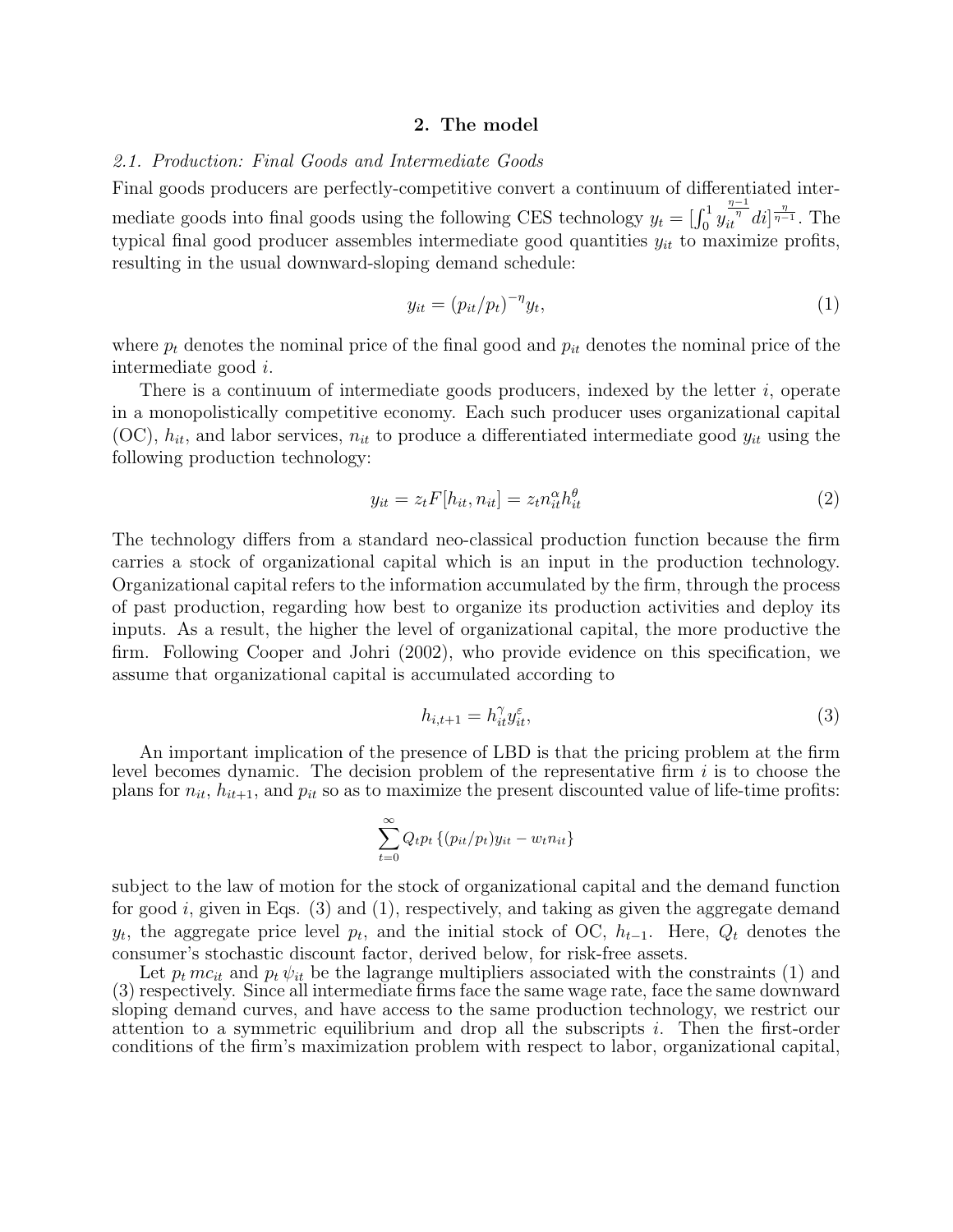and price are, respectively,

$$
w_t = mc_t \alpha \frac{y_t}{n_t} \tag{4}
$$

$$
\psi_t = E_t Q_{t+1} \pi_{t+1} \left\{ mc_{t+1} \theta \frac{y_{t+1}}{h_{t+1}} + \psi_{t+1} \gamma h_{t+1}^{\gamma - 1} y_{t+1}^{\varepsilon} \right\}
$$
\n
$$
\tag{5}
$$

$$
mc_t = \left(1 - \frac{1}{\eta}\right) + \psi_t \varepsilon h_t^{\gamma} y_t^{\varepsilon - 1}
$$
  
=  $\left(1 - \frac{1}{\eta}\right) + E_t Q_{t+1} \pi_{t+1} \left\{mc_{t+1} \theta \frac{y_{t+1}}{h_{t+1}} + \psi_{t+1} \gamma h_{t+1}^{\gamma - 1} y_{t+1}^{\varepsilon}\right\} \varepsilon h_t^{\gamma} y_t^{\varepsilon - 1},$  (6)

where,  $\pi_t = \frac{p_t}{n_t}$  $\frac{p_t}{p_{t-1}}$ . Equation (4) is standard. When  $mc_t < 1$ , labor price  $w_t$  is less than the corresponding social marginal product  $\alpha \frac{y_t}{n_t}$  $\frac{y_t}{n_t}$ . Note that the lagrange multiplier  $mc_t$  has the interpretation of marginal costs which can be seen more clearly if we rearrange (4) as,  $mc_t = \frac{w_t}{z_t F_u(h)}$  $\frac{w_t}{z_t F_n(h_t, n_t)}$ . Given all else the same, a larger stock of organizational capital,  $h_t$ , implies a lower marginal cost,  $mc_t$ .

Equation (5) determines the optimal use of organizational capital by the firm. One additional unit of organizational capital has a (marginal) value, in terms of profits, of  $\psi_t$  to the producer in the current period. The right hand side of (5) measures the value of having available an additional unit of organizational capital for use by the firm in the following period.

Finally, the optimal price setting condition (6) captures the nature of the dynamic tradeoff that arises when intermediate goods producers face a downward sloping demand curve. The first term on the left side is the classical expression for marginal revenue in the static monopoly problem. In the absence of LBD (i,e., when  $\theta = 0$ ), this standard measure of marginal revenue is equated to the marginal cost,  $mc_t$ , appearing on the left side. However, in the presence of LBD, this practice is not optimal. Pricing decision in the current period has consequences for future profits which is captured by the second term on the right side. This term can be interpreted as the expected present value of future marginal revenues stemming from a marginal sale today. The expression  $\varepsilon h_t^{\gamma} y_t^{\varepsilon-1}$  (=  $\frac{\partial h_{t+1}}{\partial y_t}$  $\partial y_t$  $\frac{\partial y_t}{\partial P_t}$  represents the marginal change in organizational capital in period  $t+1$  due to a change in price in period t. The expression  $Q_{t+1}$ . represents the present value, in terms of profits, of this period  $t+1$ additional unit of organizational capital.

Also, Eq. (6) clearly shows that the markup of prices over marginal cost, which we denote by  $\Omega_t = \frac{p_t}{mc}$  $\frac{p_t}{mc_t} = \frac{1}{mc}$  $\frac{1}{mc_t}$  is endogenous and time varying. In absence of any learning-by-doing effect, the markup,  $\eta/(\eta - 1)$ , is constant over time and state and completely governed by the parameter price elasticity of demand,  $\eta$ . However, in presence of LBD, firms essentially contro how much they wish to learn by varying the markup of prices over marginal costs in order to maximize their present discounted value of lifetime profits. The stronger the LBD effects (i.e. the stronger the dynamic link between current level of production and future level of OC stock) the larger the the second term in the right hand side of Eq. (6), and as a result the lower the markup.

### *2.2. Households*

There is a measure-one continuum of identical, infinitely-lived households who maximize

$$
E_0 \sum_{t=0}^{\infty} \beta^t u(c_{1t}, c_{2t}, n_t), \tag{7}
$$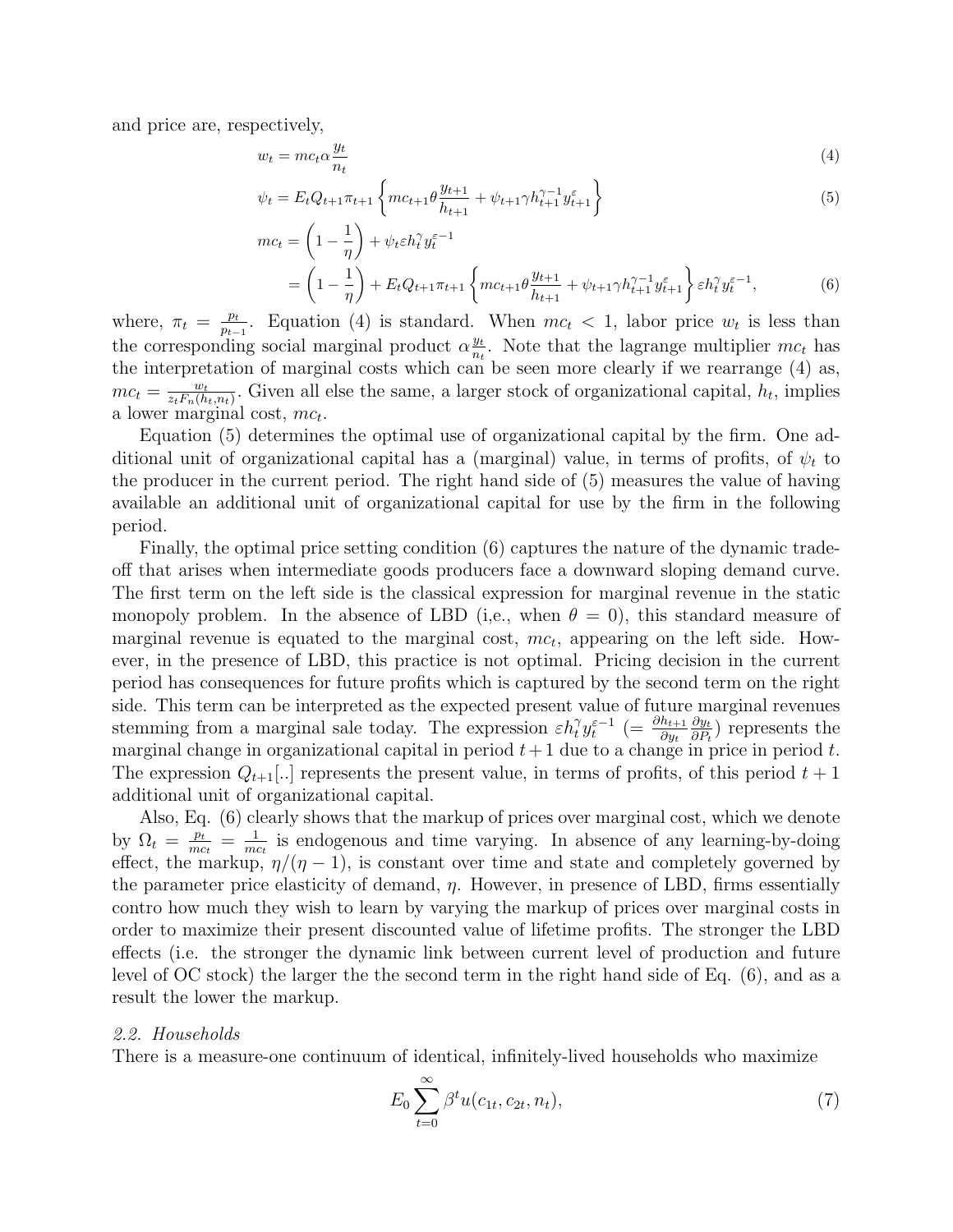where,  $c_{1t}$  denotes consumption of cash goods,  $c_{2t}$  denotes consumption of credit goods,  $n_t$  denotes fraction of household's unit time endowment devoted to labor, and  $\beta \in (0,1)$ denotes the subjective discount factor. The household faces two sequences of constraints. The constraint on them in asset market (budget constraint) in period  $t$  is given by

$$
\frac{M_t}{p_{t-1}} + \frac{B_t}{p_{t-1}} = (1 - \tau_{t-1}^n)w_{t-1}n_{t-1} + R_{t-1}\frac{B_{t-1}}{p_{t-1}} + \frac{M_{t-1}}{p_{t-1}} - c_{1t-1} - c_{2t-1} + pr_{t-1},\tag{8}
$$

where  $M_t$  is the nominal money held at the end of securities-market trading in period t,  $B_t$  is the nominal, risk-free one-period bond held at the end of securities-market trading in period t,  $R_t$  is the gross nominal interest rate on these bonds, and  $p_t$  is the nominal price.  $w_t$  is the real wage rate and subject to a proportional tax rate  $\tau_t^n$ . As the owner of the firms the household receives profit,  $pr_t$ , on a lump-sum basis with a one-period lag. We follow the same timing convention used in standard cash-credit goods environments, e.g. see Chugh (2007). The household also faces a second constraint as purchases of the cash good are subject to a cash-in-advance constraint

$$
c_{1t} \le \frac{M_t}{p_t}.\tag{9}
$$

Let  $\lambda_t$  and  $\phi_t$  denote the lagrange multipliers on the flow budget constraint and the cash-in-advance constraint respectively. Then the first-order conditions of the household's maximization problem are (8)-(9) holding with equality and

$$
c_{1t}: \t u_{1t} - \phi_t - \beta E_t \lambda_{t+1} = 0, \t (10)
$$

$$
c_{2t} : \t u_{2t} - \beta E_t \lambda_{t+1} = 0, \t (11)
$$

$$
n_t: \t -u_{3t} + \beta E_t \left[ \lambda_{t+1} (1 - \tau_t^n) w_t \right] = 0, \t (12)
$$

$$
M_t: \qquad -\frac{\lambda_t}{p_{t-1}} + \frac{\phi_t}{p_t} + \beta E_t \frac{\lambda_{t+1}}{p_t} = 0,\tag{13}
$$

$$
B_t: \qquad -\frac{\lambda_t}{p_{t-1}} + \beta E_t \frac{R_t \lambda_{t+1}}{p_t} = 0,\tag{14}
$$

where  $u_{1t}$  denotes the value of marginal utility of cash good in period t (similarly for  $u_{2t}$ ), and  $u_{3t}$  denotes the value of marginal utility of labor in period t. All these first order conditions have standard interpretations. Equation (14) gives rise to a standard Fisher equation which, after some manipulation, can be expressed in terms of marginal utilities as

$$
1 = R_t E_t \left[ \frac{\beta u_{1t+1}}{u_{1t}} \frac{1}{\pi_{t+1}} \right].
$$
\n(15)

This gives us the pricing formula for a one-period risk-free nominal bond as  $Q_{t+1} = \left(\frac{\beta u_{1t+1}}{u_{1t}}\right)$  $u_{1t}$  $\frac{1}{\pi_{t+1}}\Big).$ 

#### *2.3. The Government*

The government faces an exogenous, stochastic and unproductive stream of real expenditures denoted by  $g_t$ . These expenditures are financed through labor income taxation, money creation, and issuance of one-period, risk-free, nominal debt. That is the government faces the following budget constraint:

$$
M_t + B_t + p_{t-1} \tau_{t-1}^n w_{t-1} n_{t-1} = M_{t-1} + R_{t-1} B_{t-1} + p_{t-1} g_{t-1}.
$$
\n
$$
(16)
$$

As discussed in Chugh (2007), aggregating the household and the government budget constraints yield the economy-wide resource frontier as

$$
c_{1t-1} + c_{2t-1} + g_{t-1} = y_{t-1}.\tag{17}
$$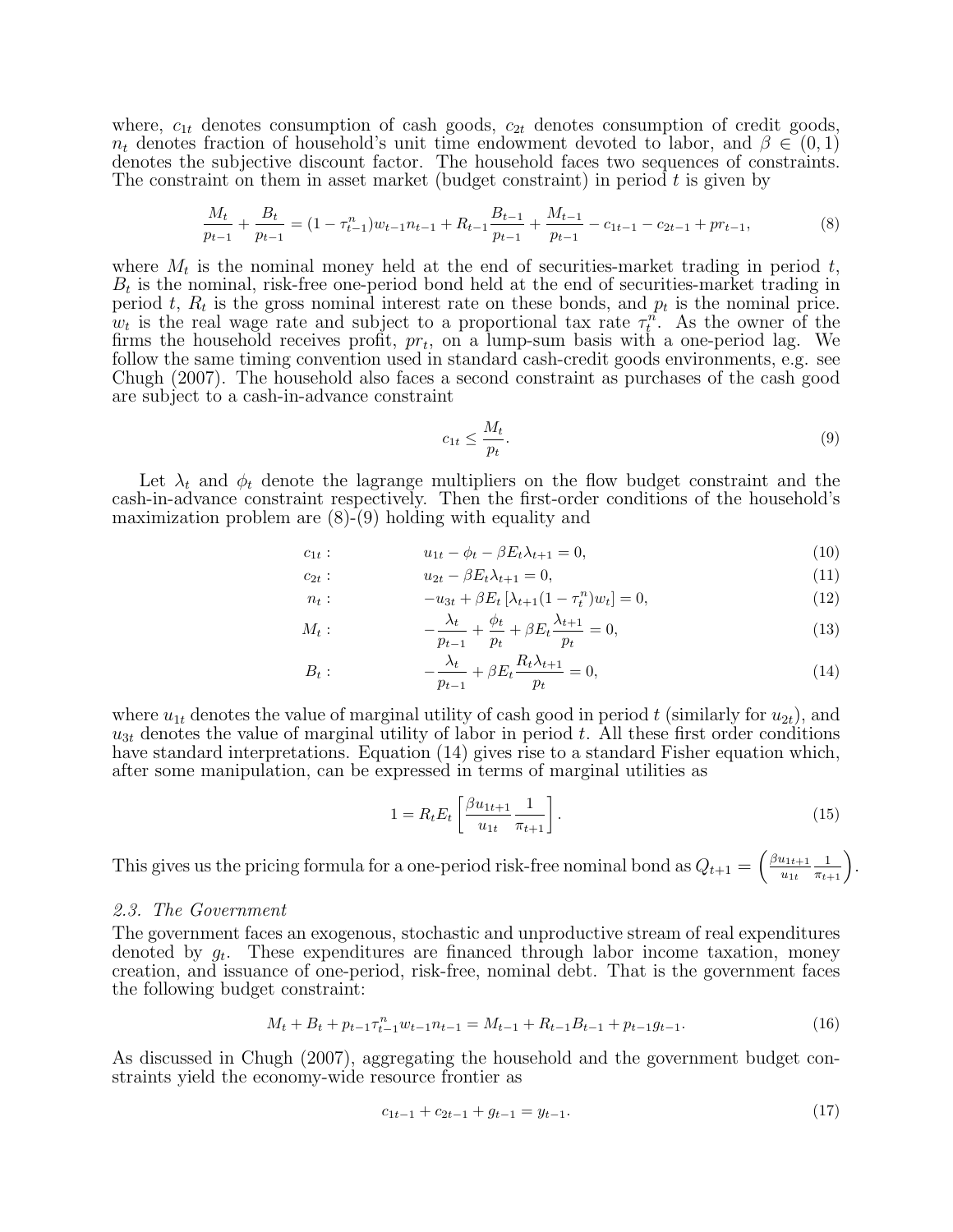# *2.4. Equilibrium*

In our model a competitive monetary equilibrium is a set of endogenous plans  $\{c_{1t}, c_{2t}, n_t, w_t,$  $h_{t+1}, M_t, B_t, mc_t, \Psi_t, \pi_t$ , such that the household maximizes utility taking as given prices and policies; the firms maximizes profit taking as given the wage rate, and the demand function; the labor market clears, the bond market clears, the money-market clears, the government budget constraint and the aggregate resource constraint are satisfied.

The Ramsey equilibrium is the unique competitive equilibrium that maximizes the household's expected lifetime utility.

Formally, we can define the Ramsey Equilibrium as a set of stationary processes  $\{c_{1t}, c_{2t},$  $n_t, h_{t+1}, M_t, B_t, mc_t, \Psi_t, \pi_t, \tau_t^n, R_t$  that maximize:  $E_0 \sum_{t=0}^{\infty} \beta^t U(c_{1t}, c_{2t}, n_t)$ , subject to the competitive equilibrium conditions  $(1)-(6)$ ,  $(15)$ ,  $(16)-(17)$  given exogenous process  $g_t$ , and  $z_t$ , values of all the variables dated  $t < 0$ , the values of the Lagrange multipliers associated with the constraints listed above dated  $t < 0$ .

# 3. Parameterization and Functional Forms

The time unit in our model is one quarter. We follow Chugh (2007) in choosing the utility function and assume that the period utility function takes the specification  $\ln c_t - \frac{\zeta}{1+\zeta}$  $\frac{\zeta}{1+\mu}n_t^{1+\mu}$  $_{t}^{1+\mu},$ where  $c_t = [(1 - \sigma)c_{1t}^v + \sigma c_{2t}^v]^\frac{1}{v}$ . As in Chugh (2007), we set  $\beta = .9902$ ,  $\mu = 1.7$ ,  $\sigma = 0.62$  and  $v = 0.79$ . The preference parameter  $\zeta$  was calibrated so that in the steady-state of the model without learning-by-doing the consumer spends about one-third of his time working. We hold the corresponding value of  $\zeta$  (9.73) constant in all the environments considered in the paper. In our baseline case, we choose  $\theta = 0.14$ ,  $\gamma = 0.5$ , and  $\varepsilon = (1 - \gamma) = 0.5$  in line with Cooper and Johri (2002). The exogenous processes for government spending,  $g_t$ , and productivity,  $z_t$ , are assumed to follow independent AR(1) in their logarithms,  $\ln(g_t/\bar{g}) = \rho_g \ln(g_{t-1}/\bar{g}) + \epsilon_t^g$ t and  $\ln z_t = \rho_z \ln z_{t-1} + \epsilon_t^z$  respectively, with  $\epsilon_t^z \sim \text{iidN}(0, \sigma_z^2)$  and  $\epsilon_t^{\bar{g}} \sim \text{iidN}(0, \sigma_g^2)$ .  $\bar{g}$  is the steady-state level of government spending and we calibrate this value so that government spending constitutes 17 percent of steady-state output. We choose the first-order autocorrelation parameters  $\rho_z = 0.95$  and  $\rho_g = 0.97$ , the standard deviation parameters  $\sigma_z = 0.007$ and  $\sigma_g = 0.02$  in line with Chugh (2007) and the RBC literature. We set the price elasticity of demand parameter  $\eta = 5$ , and the initial liabilities to government  $B_1/P_0$  so that in the nonstochastic steady-state the government debt-to-GDP ratio is 44 percent per year.

### 4. Results

We characterize and solve the Ramsey equilibrium numerically using the methodology outlined in Schmitt-Grohé and Uribe (2012). Assuming that the initial state of the economy is the asymptotic Ramsey steady-state, we conduct 100 simulations of 500 periods each. For each simulation, we then compute a number of key moments and report the averages of these moments over the 100 simulations in Table 3. Each panel of the table corresponds to a different degree of learning rate<sup>1</sup>, determined by the parameter  $\theta$ .

<sup>&</sup>lt;sup>1</sup>As in Cooper and Johri (2002), learning rate is calculated as  $2^{\theta} - 1$ . Note that doubling the experience,  $h_t$ , increases output by a factor of  $2^{\theta}$ , where  $\theta$  is the value of the elasticity of labor input with respect to experience in (2).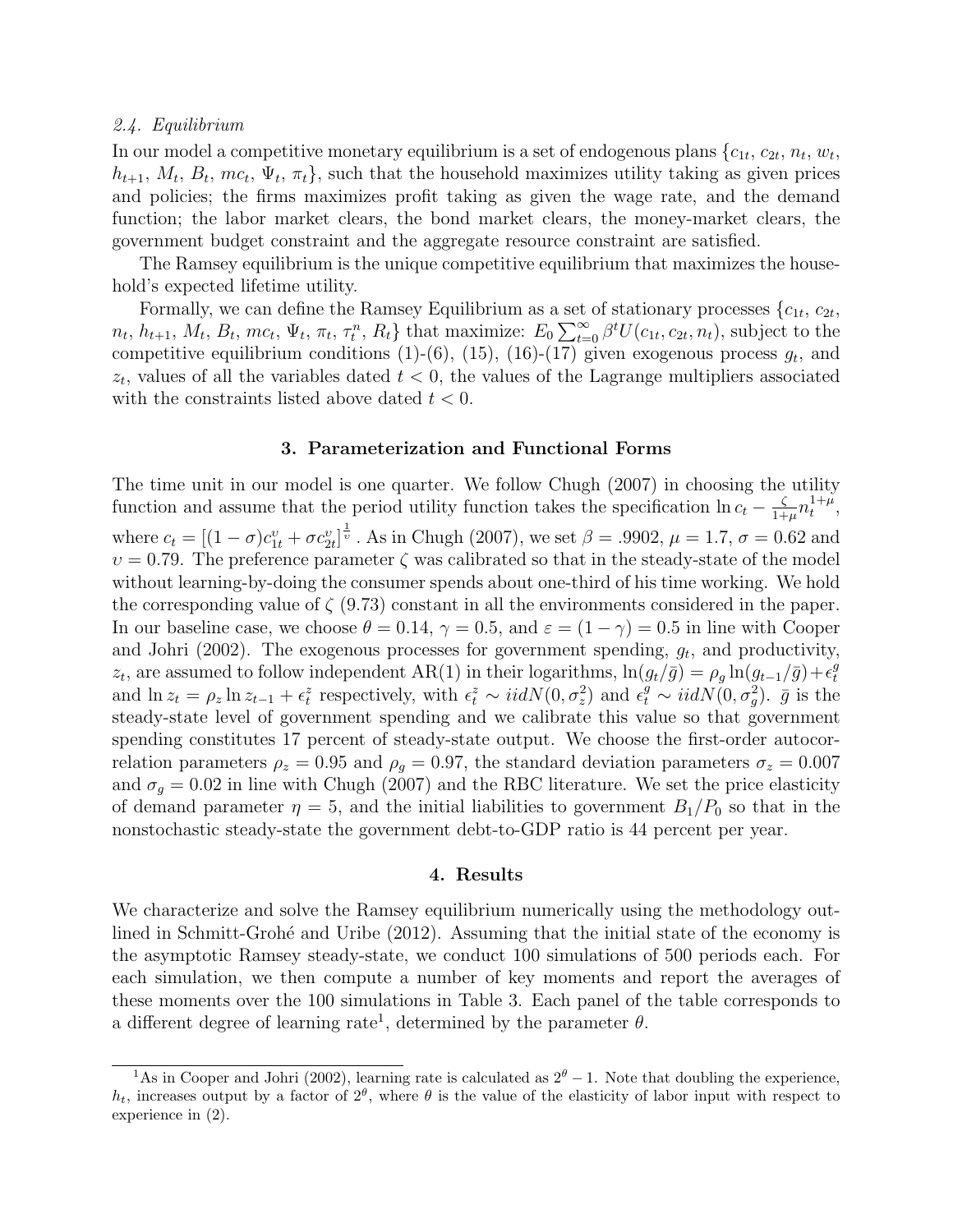| Table 1: Dynamic properties of Ramsey allocation |                  |                  |                  |                  |
|--------------------------------------------------|------------------|------------------|------------------|------------------|
| Variable                                         | Mean             | Std. Dev.        | Auto. corr.      | Corr(x,y)        |
| No Learning $(\theta = 0)$                       |                  |                  |                  |                  |
| $\tau^n$                                         | 0.2718           | 0.0264           | 0.9565           | 0.2401           |
| $\pi - 1$                                        | $-0.50316$       | 7.8263           | 0.09592          | $-0.0759$        |
| $R-1$                                            | 3.4767           | 0.0842           | 0.9097           | $-0.0811$        |
| $\boldsymbol{y}$                                 | 0.2745           | 0.0036           | 0.7895           | 1.0000           |
| $\boldsymbol{n}$                                 | 0.3239           | 0.0012           | 0.8890           | 0.0439           |
| $\overline{c}$                                   | 0.2195           | 0.0042           | 0.8296           | 0.5930           |
| 5% Learning ( $\theta = 0.07$ )                  |                  |                  |                  |                  |
| $\tau^n$                                         | 0.2532           | 0.0275           | 0.9479           | 0.1210           |
| $\pi - 1$                                        | $-1.6204$        | 7.5974           | 0.5964           | $-0.0525$        |
| $R-1$                                            | 2.3148           | 0.0814           | 0.9140           | $-0.0567$        |
| $\boldsymbol{y}$                                 | 0.2903           | 0.0035           | 0.8059           | 1.0000           |
| $\boldsymbol{n}$                                 | 0.3341           | 0.0012           | 0.8935           | 0.0423           |
| $\overline{c}$                                   | 0.2321           | 0.0041           | 0.8363           | 0.6186           |
|                                                  |                  |                  |                  |                  |
| 10\% Learning $(\theta = 0.14)$                  |                  |                  |                  |                  |
| $\tau^n$                                         | 0.2345           | 0.0292           | 0.9294           | 0.0020           |
| $\pi - 1$                                        | $-2.7644$        | 7.3274           | 0.6682           | $-0.0275$        |
| $R-1$                                            | 1.1250           | 0.0782           | 0.9178           | $-0.0313$        |
| $\boldsymbol{y}$                                 | 0.3076           | 0.0035           | 0.8224           | 1.0000           |
| $\boldsymbol{n}$                                 | 0.3452           | 0.0012           | 0.8979           | 0.0401           |
| $\overline{c}$                                   | 0.2459           | 0.0040           | 0.8439           | 0.6449           |
| 15\% Learning $(\theta = 0.20)$                  |                  |                  |                  |                  |
| $\tau^n$                                         | 0.2185           | 0.0311           | 0.9123           | $-0.0970$        |
|                                                  |                  |                  |                  |                  |
| $\pi-1$<br>$R-1$                                 | $-3.7782$        | 7.0493           | 0.7014           | $-0.0043$        |
|                                                  | 0.0707           | 0.0750           | 0.9208           | $-0.0082$        |
| $\boldsymbol{y}$                                 | 0.3238           | 0.0035<br>0.0012 | 0.8364           | 1.0000           |
| $\overline{n}$                                   | 0.3555<br>0.2589 | 0.0039           | 0.9016<br>0.8510 | 0.0378<br>0.6681 |
| $\overline{c}$                                   |                  |                  |                  |                  |

The top panel presents results for the model with no LBD  $(\theta = 0)$ . The results resem-

Note: The net inflation rate,  $\pi - 1$ , and the net nominal interest rate,  $R - 1$ , are expressed in percent per year.

ble the prescriptions of earlier flexible-price Ramsey models with imperfectly competitive product markets. Two especially notable findings are - a) the Friedman rule of a zero net nominal interest rate is not optimal, and b) inflation is very volatile over time. The reason for high inflation volatility is that inflation is used by the Ramsey government to make riskless nominal debt state-contingent in real terms. In explaining the non-optimality of the Friedman Rule, Schmitt-Grohé and Uribe (2004) first prove that in imperfectly competitive Ramsey models the nominal interest rate actually indirectly taxes profit income. And as profit income represents payments to a fixed factor, producers' monopoly power, the Ramsey planner would like to tax it as heavily as possible because it would be non-distortionary. With confiscation of profits ruled out, the nominal interest rate acquires the auxiliary role of indirectly taxing profits. Thus, the Friedman Rule of a zero net nominal interest rate ceases to be optimal once product markets exhibit monopoly power. They also show that optimal interest is increasing in the degree of market power.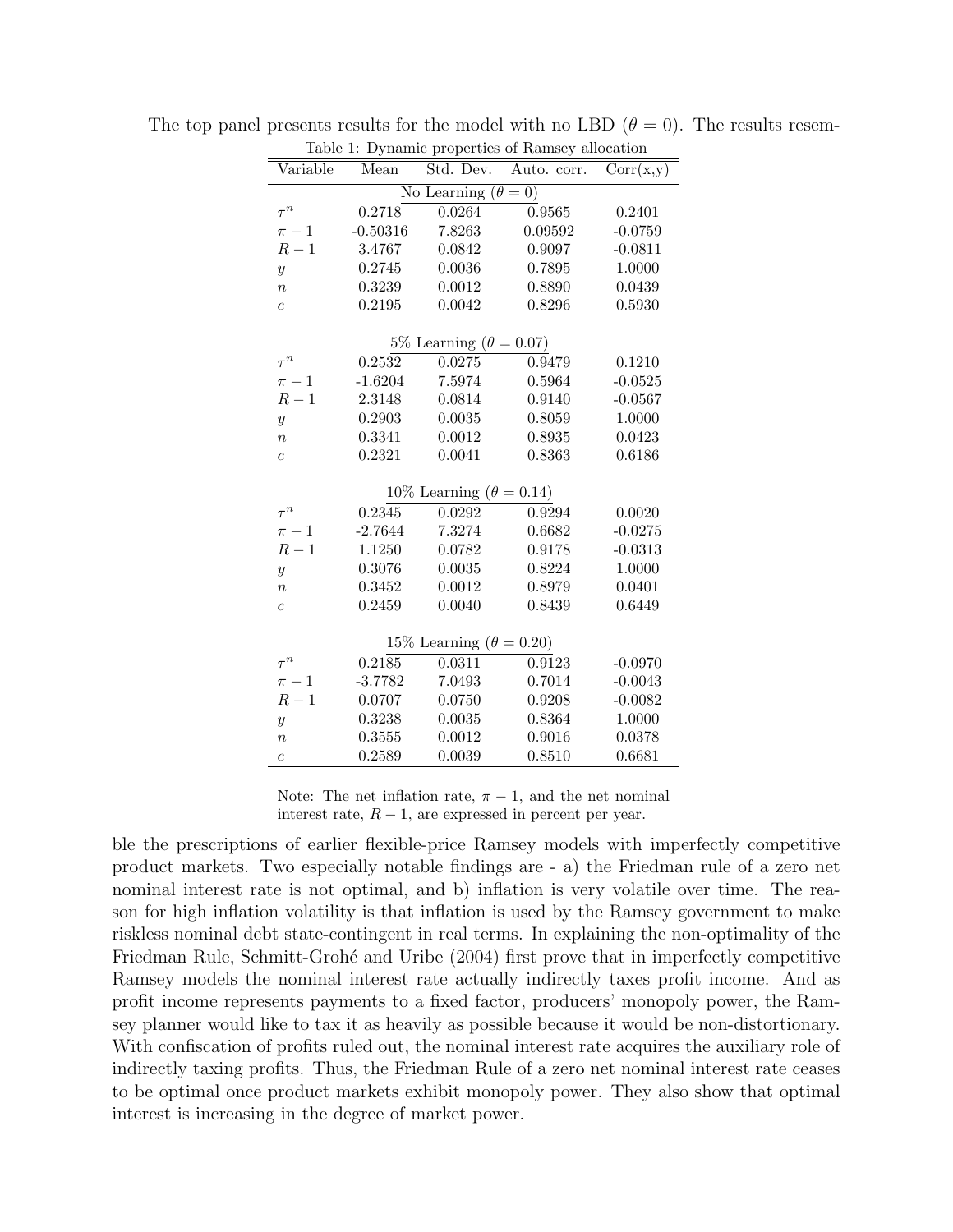However, in our model, as the learning rate increases from 0% to 15% the average nominal interest rate decreases from 3.48% to 0.07% per year. With a sufficiently high degree of learning rate our imperfectly competitive Ramsey model reinstates the optimality of the Friedman Rule<sup>2</sup>. Although not obvious at this point, our optimal interest rate result is in fact consistent with the finding in Schmitt-Grohé and Uribe (2004) that optimal interest rate increases with the degree of market power (markup). As equation (6) shows, the markup of prices over marginal cost is time varying in our model and there is an inverse relationship between the markup and the learning rate. We can see this more clearly by looking at the steady-state markup

$$
\Omega^{ss} = \frac{\eta}{\eta - 1} \times \frac{1 - \beta\gamma - \beta\theta\varepsilon}{1 - \beta\gamma} < \frac{\eta}{\eta - 1}.\tag{18}
$$

First, note that in presence of LBD, steady-state markup is no longer governed by a single parameter,  $\eta$ , it now also depends on the values of LBD parameters,  $\theta$  and  $\varepsilon$  and on the discount factor,  $\beta$ . The inequality in equation (18) highlights the fact that under LBD the steady-state markup is smaller than in the standard static monopolistic case, in which the markup equals  $\eta/(\eta - 1)$ . In particular, as the learning rate increases (i.e. the value of  $\theta$ increases), the markup of prices over cost falls<sup>3</sup>. As the learning rate increases from  $0\%$  to 15% the markup of prices over marginal cost decreases from 1.25 to 1.0048. The reason the markup is lower is that under LBD the pricing decision of the monopolistic firms becomes a dynamic one. The firms know that a current price/production change not only affects their current revenue, it also affects their stock of organizational capital, productivity, costs, and hence profits in all future periods. Therefore, the monopolistic firms no longer follow a static pricing rule of equating time t marginal cost,  $mc_t$ , and time t marginal revenue,  $\eta/(\eta-1)$ . Instead, they now maximize lifetime profits and choose prices and output such that marginal cost equals to the marginal revenue *and* the present value of all future benefits, in terms of profit, generated by a marginal change in output and OC stock. Also note that optimal labor income tax rate and inflation rate both are falling with the degree of learning rate. And, although small, the volatility of inflation falls with higher learning rate. The reason for the falling labor income rate is that when the learning rate goes up the labor income tax base rises as both employment and wages increase as the economy becomes more productive and competitive. Inflation falls with the learning rate because inflation and nominal interest rate has a direct relationship through the Fisher relation(15). Finally, optimal inflation becomes more persistent with higher degree of learning rate<sup>4</sup>.

#### 5. Conclusion

This paper characterizes optimal Ramsey interest rate in presence of learning-by-doing ef-

<sup>&</sup>lt;sup>2</sup>With our baseline parameter values, a learning rate of  $15.5\%$  reinstate the Friedman Rule of a zero net nominal interest rate

<sup>&</sup>lt;sup>3</sup>To ensure the nonnegativity of the steady-state net markup  $\Omega - 1$ , we impose the parameter restriction that  $\theta \leq \frac{2\eta - 2\beta\gamma\eta + \beta\gamma - 1}{\beta\eta(1-\gamma)}$ .

<sup>&</sup>lt;sup>4</sup>In Talukdar (2014), we employ a sticky-price Ramsey model and show that LBD can generate stable and persistent optimal inflation and a counter cyclical labor income tax.